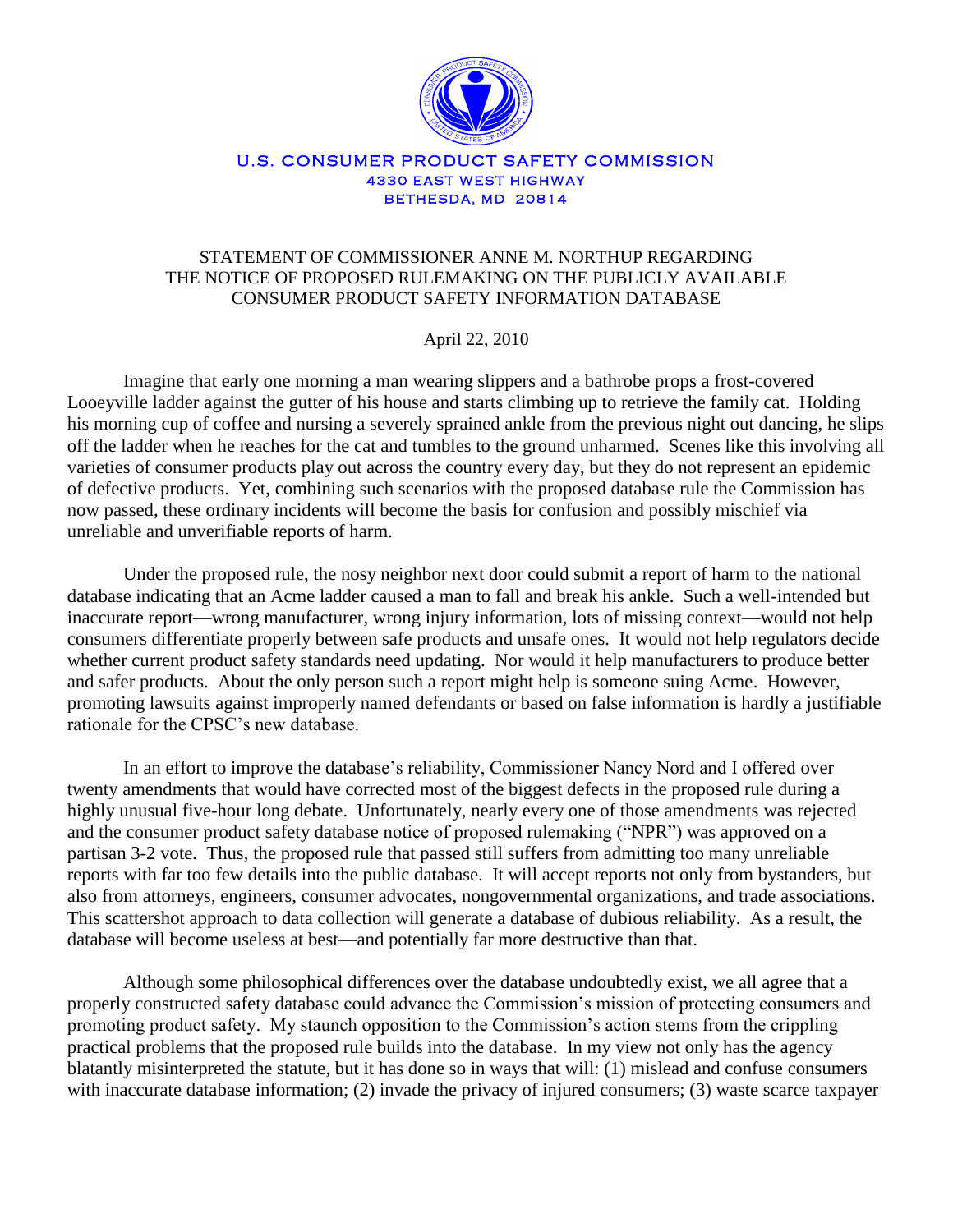funds and the time of agency personnel; and (4) inflict reputational damage on manufacturers unrelated to legitimate product safety concerns.

# The Agency's Misreading of the Statute

In order to enhance the utility and workability of the database, Congress wrote a statute that *does* limit the set of people who may submit reports of harm but *does not* limit the mandatory pieces of information the agency may require in those reports. Congress recognized that only specified parties (consumers, treating physicians, emergency responders, child care providers, etc.) with a relationship to an incident should submit reports of harm, and it judiciously limited the statutory list accordingly. In contrast, when it came to specifying what data fields should be mandatory in reports of harm, Congress largely left it to the agency to sort out, naming a bare minimum number of fields and inviting the agency to fill in the rest. Unfortunately, the agency has produced a rule that does the exact opposite of what the law demands. The proposed database rule completely ignores the statutory limit on who may submit reports of harm while simultaneously it fails to add enough mandatory fields to make the database useful and workable.

The statutory language specifying who may submit reports of harm is quite clear. The database must include reports received by the Commission from "(i) consumers; (ii) local, State, or Federal government agencies; (iii) health care professionals; (iv) child service providers; and (v) public safety entities." There is no language at all inviting the Commission to add additional persons to the list of who may submit reports of harm. Yet, in the proposed rule, the Commission defines "consumers" so broadly that even bystanders and/or people that may hear about the accident can submit a report. In addition, the Commission adds a sixth category of "*Others* including, but not limited to, attorneys, professional engineers, investigators, nongovernmental organizations, consumer advocates, consumer advocacy organizations, and trade associations." This addition of special interest groups has zero basis in the statute.

By comparison, the statute also clearly indicates where the agency may supplement lists in the database. For example, in listing the requirements that any report of harm must include, the statute requires five specific items "at a minimum." In listing the ways in which database information must be sortable, the statute mentions four categories and then "such other elements as the Commission considers in the public interest." So twice—in the very same section as the reports of harm language—the statute makes it perfectly clear when lists are not exclusive. But in the case of who may submit reports of harm, the statute includes no such language inviting the Commission to supplement the list. Thus, that list must be finite.

## Inaccurate Information

The proposed rule will reduce the accuracy of information published to the database and mislead consumers who use it to obtain safety data—thereby undermining the very reason for creating the database in the first place. This result will occur because the proposed rule allows too many reports from people without direct knowledge of incidents to submit reports that are subject to too little verification. In addition, because the proposed rule mandates too few required fields in reports of harm, the database will include undated reports without enough details to permit verification, de-duplication, or prioritization.

First of all, the proposed rule allows bystanders without direct knowledge of an incident to make a report. This mistake comes from the staff's interpreting "consumers" way beyond its common meaning, even to include "observers of the consumer products being used." But these additional reporters, like the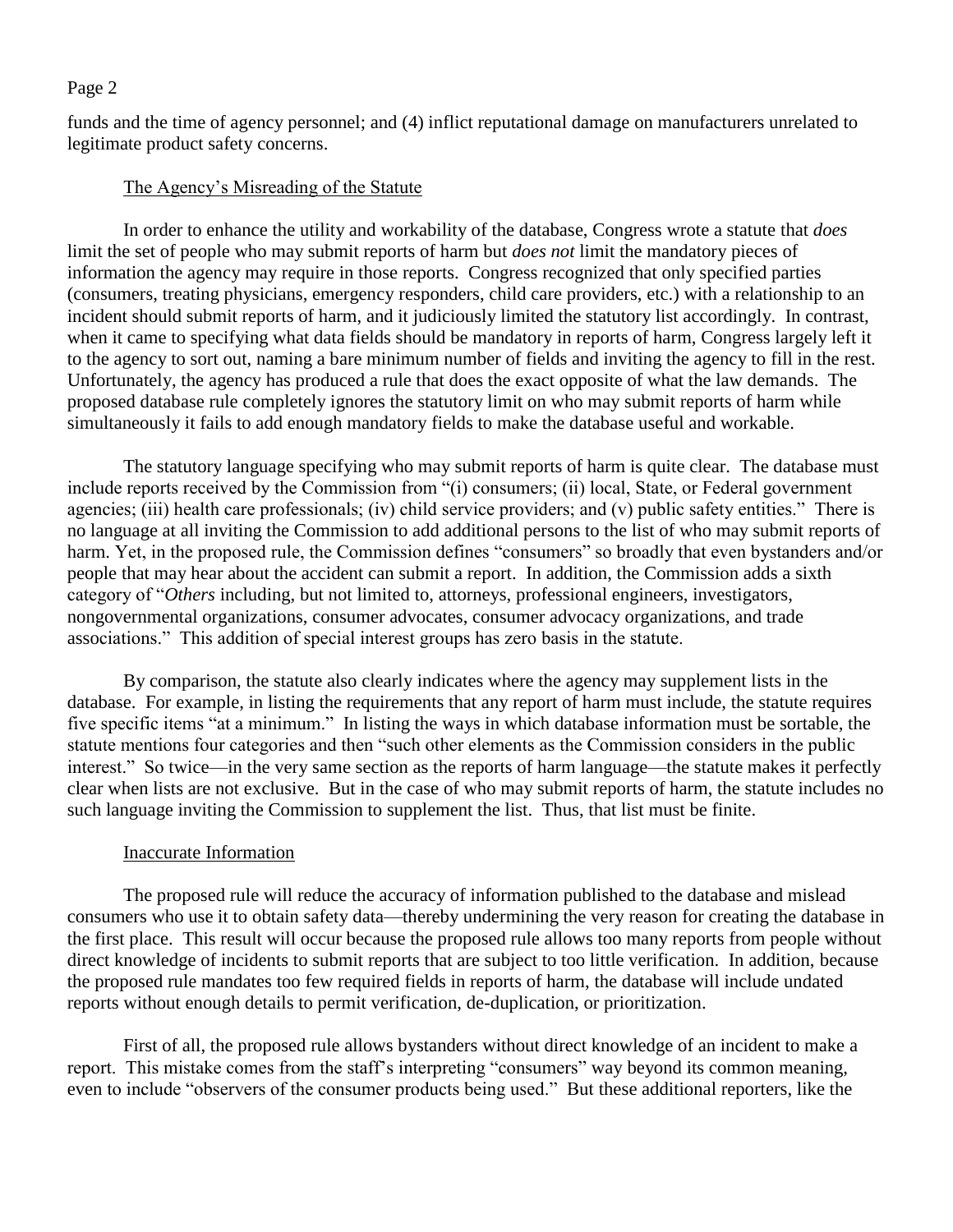nosy neighbor, will not have the full information necessary to evaluate whether a product was unsafe, whether harm occurred, and whether the harm sustained was truly caused by the product. Most bystanders will lack sufficient knowledge to know whether a report should even be filed, and the vast majority of them will not be able to provide enough context to make their reports of harm reliably useful. It could always be worse. One Commissioner has opined that since "we're all consumers" anyone can submit a report to the database. But that is an unserious way to interpret statutory language. If the term "consumers" were meant to encompass everyone, then Congress would not have bothered to list further specific categories of those who may submit a report.

Next, as discussed above, the rule permits reports filed by "*Others*." Even if the agency were right that the statute may be read to permit expanding the list of who may submit reports of harm, nothing in the statute supports extending it so widely. The categories of people listed under "*Others*" are different in kind from the statute's specified list of entities who may submit reports of harm. Consumers, government agencies, health care professionals, child service providers, and public safety entities are all in a position to have direct contact with the victim at or near the time of the incident and/or they are in positions of responsibility with respect to public health for which they may be held to account. In stark contrast, attorneys, engineers, investigators, NGOs, consumer groups, and trade associations are not likely to have direct contact with the victim at or near the time of the incident and are not necessarily in positions of responsibility to care for the victim. The reliability of reports submitted by these special interest groups will not match the reliability of reports from objective sources, and these entities may "data dump" information into the database that will swamp everyday consumers trying to share valid information.

These concerns would be reduced if reports had to be adequately verified before being published, but the rule does not require that either. Unlike the kind of elaborate verification the staff has called for in other CPSIA regulations interpreting statutory demands for verification (like the 15-month rule), here the proposed rule merely asks the submitter of a report of harm to check a box stating that the report they are submitting is accurate to the best of their knowledge. That limited degree of verification is essentially worthless considering that few people would be making a report if they did not *believe* it to be true.

If the rule at least required reporters of harm to include the victim's identity and contact information with a report, others could verify some reports. Instead, the proposed rule neither requires that information, nor permits an injured person to determine whether a report of harm that seems to be about them actually is, nor even allows a victim to vet a report of harm that they are sure concerns them. Because reporters of harm also do not have to make public their identities (other than to the agency), it will be difficult if not impossible for victims to police the accuracy of reports filed about them. Without any of this information required, reporters of harm will be able to submit hearsay, second-hand information, and urban legends. Even wellintentioned reporters of harm—such as hospitals—may not provide accurate reports, because victims may not be completely candid about the details of the incident in the course of obtaining medical treatment.

The proposed rule further reduces the accuracy of database information by not requiring the date and geographic location of reported harms. This basic information is crucial to helping remove duplicative reports from the database, as well as to comparing multiple reports on the same incident to compile a single incident report that is as complete and as accurate as possible. The presence of duplicates makes any database less useful, particularly a safety database where the number of incidents caused by a particular product is perhaps the single most important piece of data. Contrary to the Chairman's assertion that we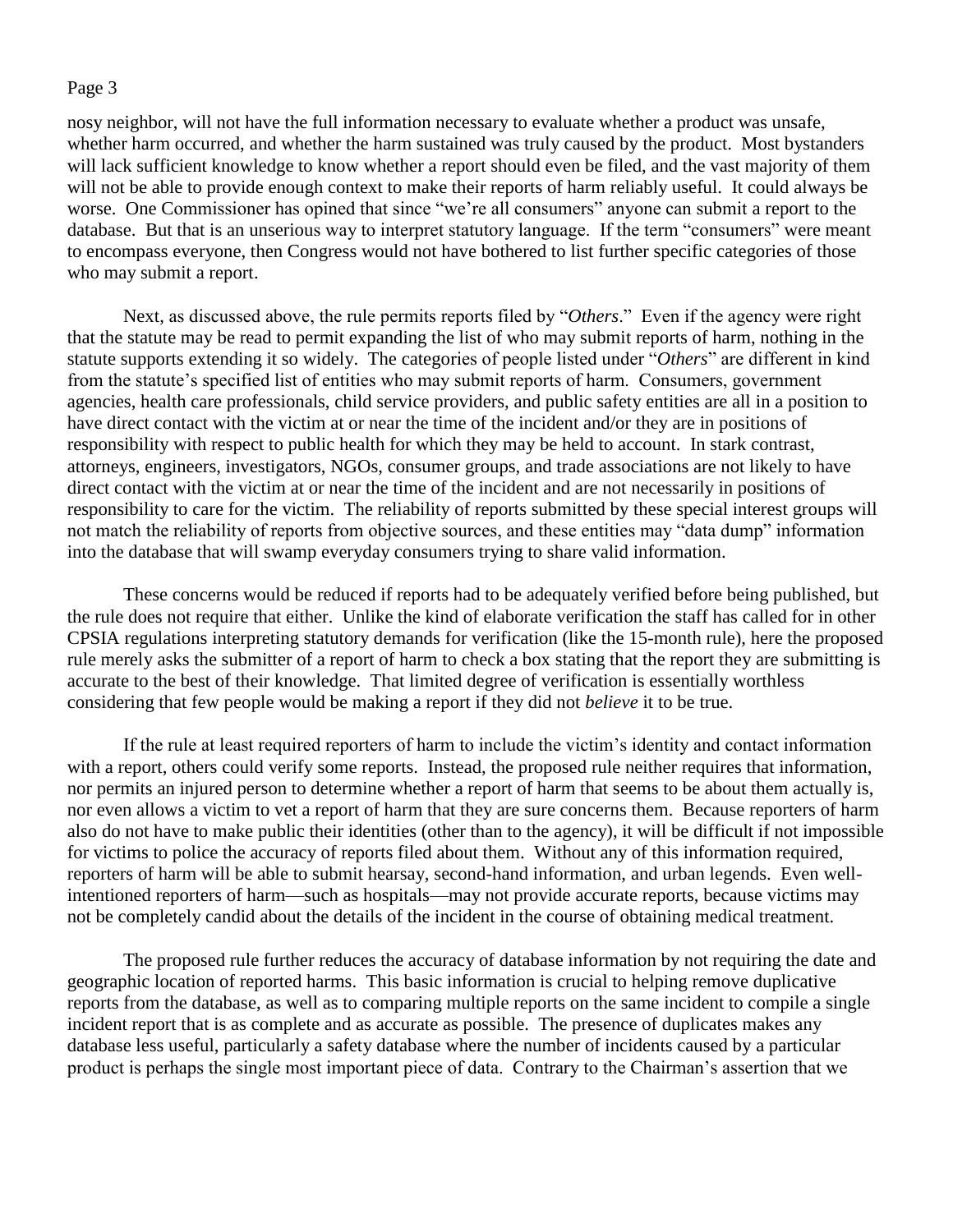have software to eliminate duplications, that software is not magic. It depends on useful input data. As with the rest of the database, "garbage in" will mean "garbage out."

In addition to helping eliminate duplicate reports, making the date of an incident (as opposed to the date when a report is filed) mandatory would help prioritize the level of concern to attach to a report. Safety standards change over time. A report about an older version of a product is less meaningful than a report on the newest version of that same product. If a manufacturer, for instance, does not know the date of an incident, it will be impossible to know if a particular report pertains to a currently available product. Furthermore, the more distant the incident is in the past, the more likely a person's memory may be mistaken. By way of contrast, the National Highway Traffic Safety Administration's web-based form for submitting consumer safety complaints (including complaints about child car seats) requires complainants to give both the approximate incident date and the date the product was manufactured.

Since the database is not explicitly prospective in terms of when incidents must have occurred to be entered, this will be a particular problem at the outset. New database entries about old incidents will confuse consumers seeking safety information about new products for sale as well as manufacturers trying to improve their latest models.

Commissioner Nord and I offered amendments to address all of these deficiencies that would have: narrowed the definition of "consumers" to exclude observers; defined consumer as the owner/user/victim of a product or that person's parent/guardian; required those submitting reports of harm to have first-hand knowledge of the incident or the harm caused; struck "Others" as a category of who may submit reports of harm (or limited the scope of that category); permitted the victim to confirm or refute the details in any report of harm; allowed a harmed party to verify a report of harm about them; required the identity of the harmed party and valid contact information for them; permitted reporters of harm to retract reports from the database without having to prove they supplied materially inaccurate information; mandated the date and location of every reported incident; made the database apply prospectively, and; required a federal criminal penalty warning about supplying false information at the verification stage. The majority refused to adopt any of these amendments.

## Invasion of Privacy

In addition to providing unreliable information to mislead consumers, the proposed rule will allow the database to invade the privacy of those persons injured by consumer products. Although submitters of reports of harm can choose whether or not to submit a report, whether or not to make their name and contact information available to the manufacturer, and whether or not to reveal any private information in the course of making a report, victims do not enjoy the same rights. Although a victim's name will not be published and photographs containing personally identifying information will be redacted, every other detail of an accident involving a consumer product could be published on the national database for all to see. While more details are good for purposes like de-duping, they also invade privacy when the details involve someone who has no say in whether they are disclosed. In small towns and notorious cases, the invasion of personal privacy could be extreme.

Even minors are not exempt from this invasion of privacy. The rule stipulates that minors may not enter data about their own incidents without parental permission; however, any other person named in the rule is perfectly free to publish a report to the national database about a minor without parental permission.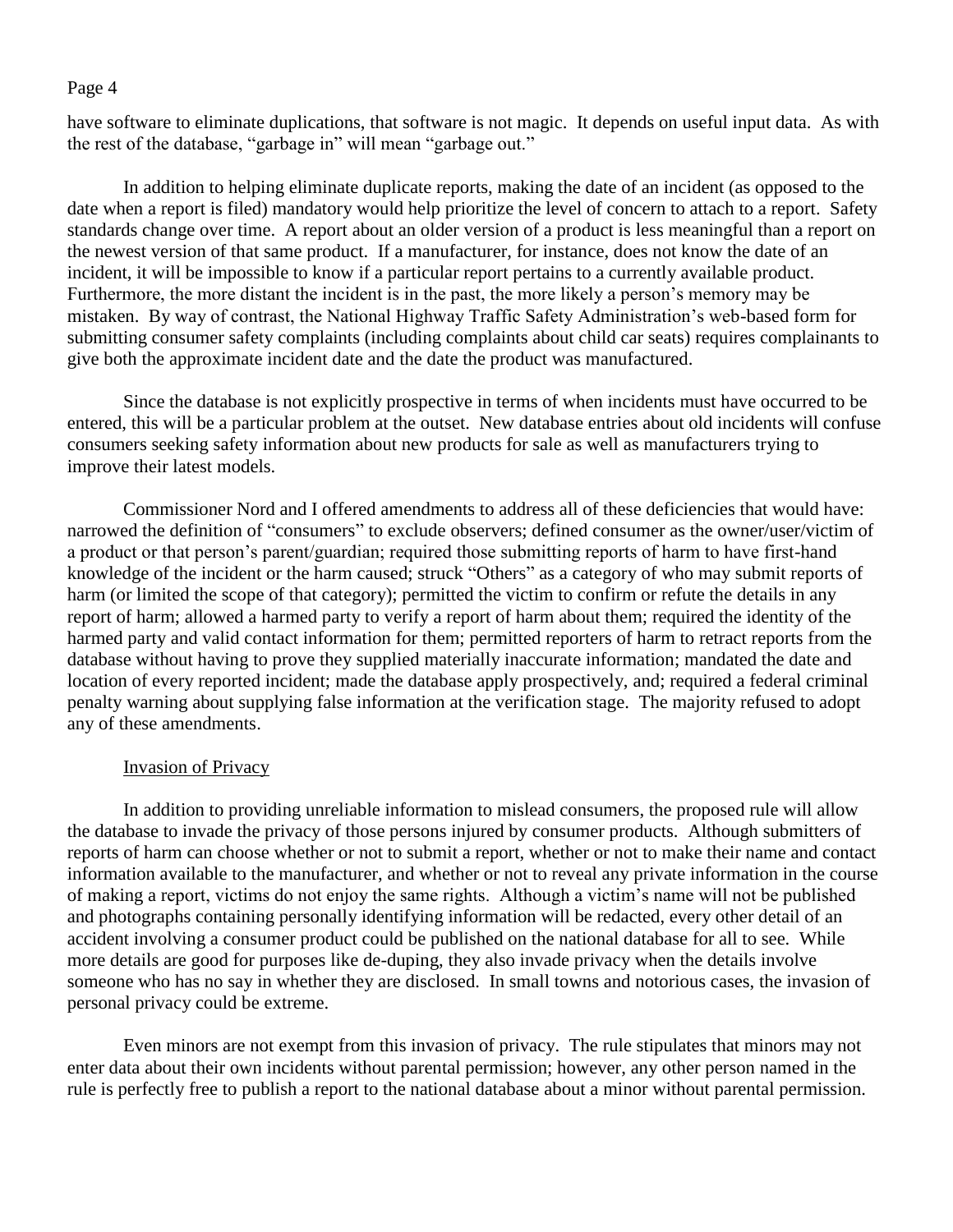This approach turns respect for the privacy rights of minors and their parents on its head. Most parents will likely be alarmed to learn that they will not be able to take down a report published on the national database involving their child. Even if a report is materially inaccurate, a parent would have to prove the inaccuracy in order to persuade agency staff to remove the report. Such proof could itself involve revealing information that a victim would rather not reveal. Nor can parents even confirm that a report on the database is about their child.

The proposed rule even goes so far as to permit the posting of medical records on the national database for public inspection. These records will not be posted unless some unspecified level of "consent" is given, but it does not take much imagination to see how an inadvertent "consent" could cause real regret later. Any parent who has experienced an emergency room visit with their child can remember signing multiple releases to quickly have their child seen. The agency has assured the public that knowingly false and confidential information will not be published on the database, but there are no embedded safeguards. One cannot—at least not credibly—simultaneously say that the agency is not going to publish confidential information and then also insist that victims not have any say over whether reports of harm involving them (and their personal information) get published. "We want the busybodies reporting to us," as was argued in the public meeting, is not a philosophy consistent with respecting individual privacy interests.

Commissioner Nord and I offered amendments that would have prevented adding privacy-invading insult on top of consumer product-related injury. The changes we proposed would have: required a harmed party's consent to have their information published in the public database; required a parent's express consent for a report of harm involving a minor child; required the identity of the harmed party and valid contact information as mandated fields, and; allowed victims who believe they are described in a report of harm to get confirmation from the agency and the ability to have that report removed from public view. Again, the majority refused to adopt any of these amendments, so the proposed rule respects the privacy of submitters but not the privacy of victims.

## A Waste of Resources

Still another problem with the proposed database rule is that it will squander taxpayer funds and waste agency resources. A current television ad for a job search website features two players getting ready to begin a game of tennis. Just as the first player begins to serve, spectators descend onto the court armed with their own racquets intent on participating in the match themselves. Naturally, the ensuing chaos makes it impossible for the original two players to play their game. By admitting too many unverified reports from too many unreliable sources, the proposed database rule will similarly pollute what good data goes into the system to the point that consumers trying to use the database will not find it helpful.

The estimated cost to get this database up and running is in the millions of dollars. The additional cost in annual agency staff resources that will be expended keeping up the database will no doubt total additional millions. The staff has said that every report in the database will be personally reviewed by a CPSC employee, who will send the information to the manufacturer, assess whether a CPSC investigation is warranted, and try to resolve questions of accuracy raised by manufacturers. For such a large and ongoing expenditure of taxpayer funds, we should do better than to produce a tool of dubious worth. Indeed, the agency has long had access internally to a world-class storehouse of carefully cultivated product safety information to guide our consideration of regulatory and enforcement activities. Modernizing the existing, proven database and making it publicly available—with a couple of additional tweaks to satisfy the statute—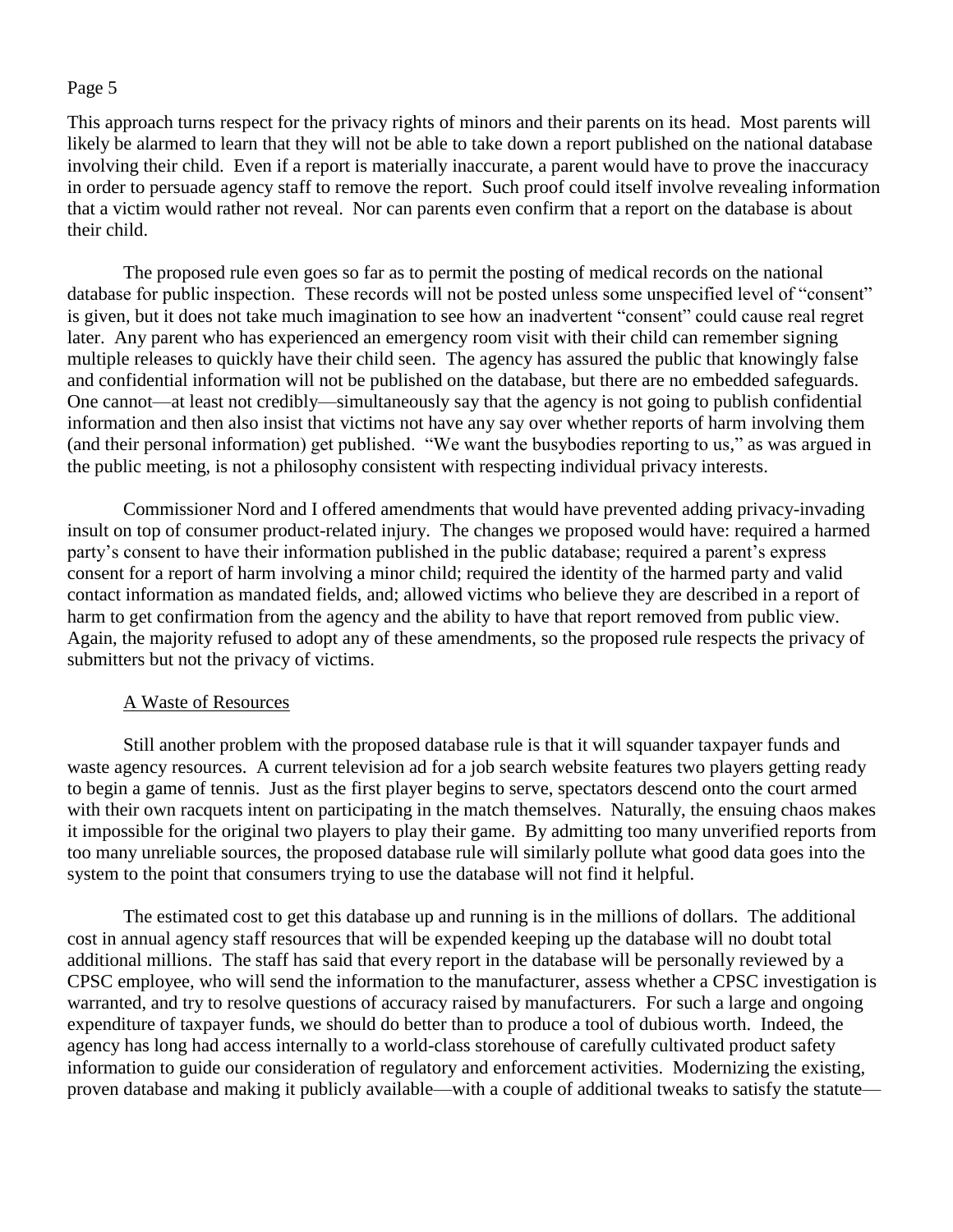would have been a far superior approach to devising a new database from scratch with all the defects inherent in this one. Unlike the current design, that approach would also not have required massive agency resources, including dedicated new staff, to supervise it.

But rather than emulate the reliable internal database or even stick to the statutory scheme, a majority of the Commission has now endorsed a proposed rule that turns the database in a direction contrary to both law and common sense. In our haste to tout the potential benefits of a consumer product safety database, we must not gloss over the very real risks that such an endeavor entails. Worse than wasting dollars, the new database threatens to reduce safety in at least two respects.

First, because the new database will lack exposure data, it could well mislead consumers about the comparative safety of products. Ostensibly, the database is meant to allow consumers to judge the comparative safety of different consumer products. However, *comparative* safety is not possible to measure unless the database gives the number of products in circulation. There is a huge "compared to what?" problem without such information being part of the database. Without that data, consumers may be misled. The most popular products will have more numbers in circulation. Holding all else equal, those products produced in the greatest quantities will generate more reports, but that does not mean they are less safe. We do not want to push people away from products with 1:10,000,000 deaths to products with 1:10,000 deaths because a small numbers problem causes the former products to show up more frequently in the database or the latter products to show up at a later point in time in the database. But depending on what information goes into this database, a consumer could actually be led away from a safer product and toward a riskier one.

Second, safety could also suffer counterproductively when the new database identifies priorities different from ones generated by more reliable internal metrics. To the extent that headlines drive agency priorities (or at least divert agency attention), the problems surfaced by the less reliable information in the public database could take time and resources away from greater risks in order to deal with externally created public relations crises. Responding to such events instead of focusing on what our careful internal analysis reveals are the top safety concerns will reduce overall safety.

Commissioner Nord and I again offered amendments to ensure the staff's hard work in creating the database framework would not go for naught. These amendments would have: limited reports of harm to particular incidents, not generalized concerns; mandated date and location information in every report; limited reports of harm to those incidents occurring after the database launches (or at least after the statute passed), and; indicated the unreliability of database records by refusing to treat them as agency records or certify them as official business records. The majority once again refused to adopt any of these amendments.

## Indiscriminate Harm to Manufacturers

One major function of the consumer safety database should be to inform consumers' purchasing decisions, enabling them to acquire safer products. The main byproduct of a successful database would thus be to reward manufacturers who make safe products and penalize those who make less safe or unsafe products. But because the proposed rule will create a database chock-full of inaccurate and unverifiable information, it will not incentivize companies appropriately. Instead, the proposed rule will create a database that fails to reinforce responsible corporate behavior and harms good companies indiscriminately.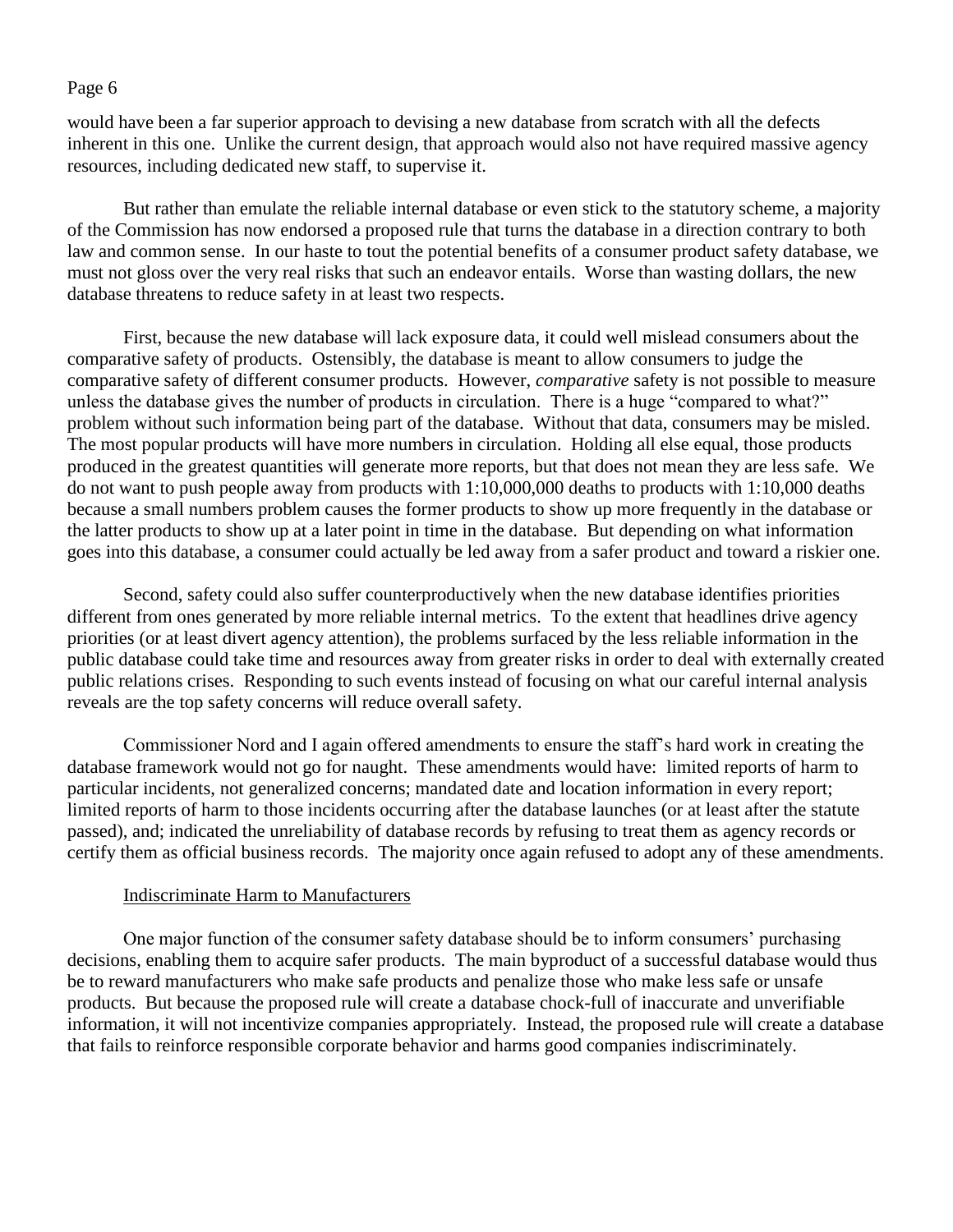A good database would provide companies with the ability to take full advantage of reports of harm. For example, it would give enough detail to enable them to compare reports against internal company data. That way they could identify hazard trends more quickly, get in front of safety problems, and perfect their products going forward. It would also enable manufacturers to garner additional details, allowing them to discern what kind of product improvements could have made a difference as well as when incidents involve factors that a better design could not have helped.

Unfortunately, the paltry information in this database will not enable such learning. All too often companies will not be able to differentiate between multiple entries on the same incident and reports representing multiple incidents. Manufacturers will not be able to discern whether a report pertains to a product currently on the market or a much older model. In many cases they will not be able to follow up with the submitter (or the injured party) to verify the accuracy of a report, obtain additional specifics, or debunk erroneous reports. They may not be able to tell, for instance, whether a reporter of harm mistook the company's product for a similar model manufactured by another firm. With no real way to separate genuine reports from bogus ones, the database will put manufacturers in the impossible position of being asked to comment on incidents they know very little about. Most manufacturers in that situation will be likely to provide very little response for publication in the database. Consumers will be the poorer for that, but companies cannot afford to comment on incidents where they do not have all the relevant facts.

These same failings will cause the database to inflict reputational damage and other harm on companies without regard to their safety track records. Just as the public database will distract the agency's attention, so too will it preoccupy manufacturers who must be even more responsive to negative publicity to protect their brands. Some of this crisis response may come in reaction to legitimate safety issues, but most will not—meaning that frequently companies' attention will be diverted from real safety concerns in order to handle public relations flare-ups generated by the database. Furthermore, when reputational risk appears disconnected from safety issues, it incentivizes manufacturers to improve their public relations capacity instead of their products.

In addition to reputational black eyes, the database is apt to generate more lawsuits against consumer product manufacturers. In part this is because the saferproducts.gov website will put a government imprimatur on voluntarily supplied external data that the agency has not validated. Moreover, the sheer volume of incident and injury data the database contains will attract plaintiffs' trial lawyers to use it as a search engine. Such objections would not have merit if these effects stemmed from accurate data. But they will not. Regrettably, the extra litigation costs for borderline cases will lead to higher prices for consumers, some safe products getting pulled from the market, and even some good companies going out of business.

Commissioner Nord and I introduced amendments to address these concerns, but yet again the majority did not adopt them. Our revisions would have: required the date and location of incidents; flagged reports of harm where submitters refused to share their contact information; flagged reports of harm challenged as materially inaccurate while any investigation was pending; provided a timeline for such investigations and for immediate removal of materially inaccurate information; decreased the likelihood of mistaking a manufacturer's identity; indicated the unreliability of database records by refusing to treat them as agency records or certify them as official business records, and; allowed submitters to indicate their level of certainty regarding particular facts. We also discussed with staff the possibility of enabling the manufacturer to communicate with submitters of reports of harm who do not want their contact information released through some kind of anonymous electronic bulletin board.